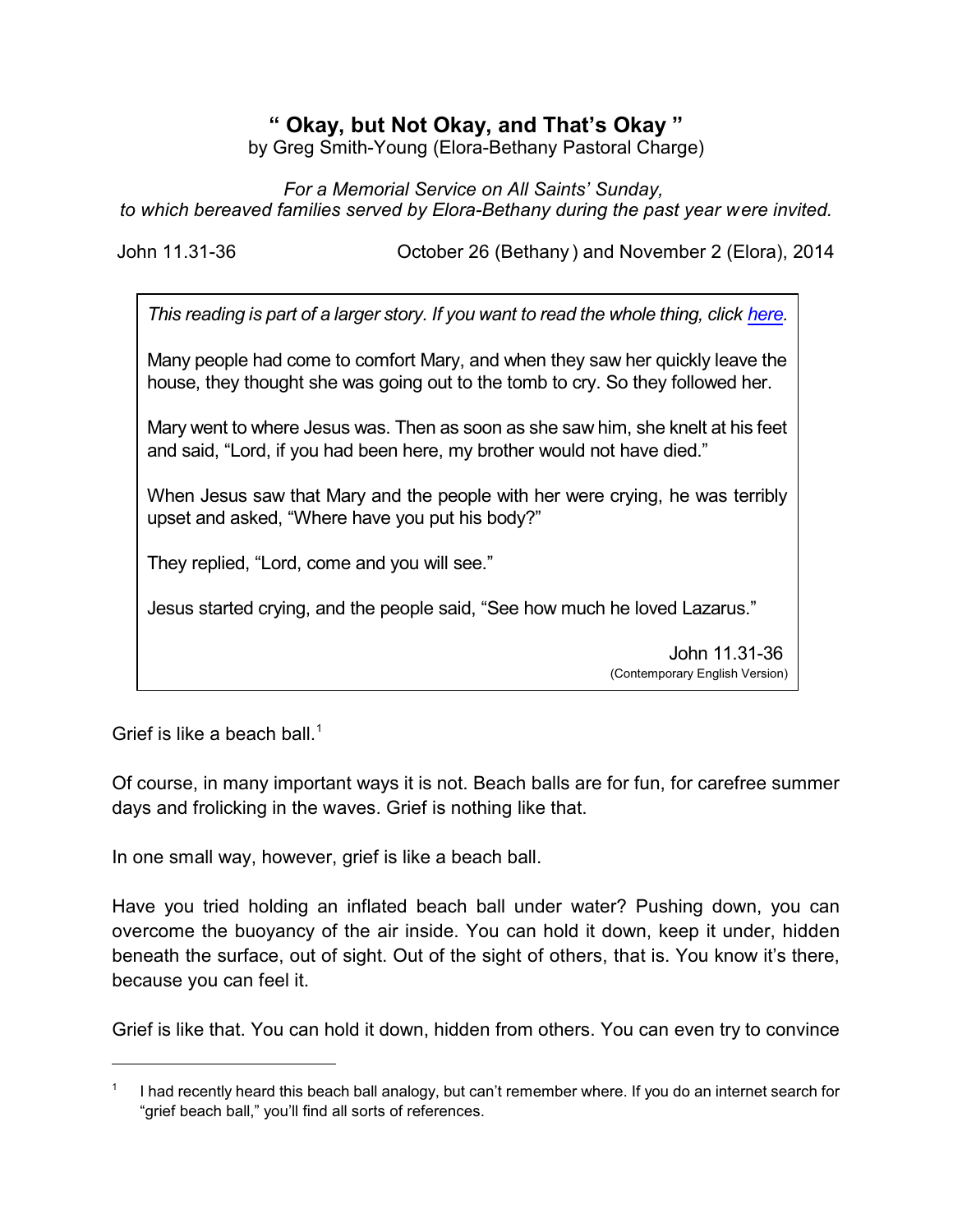yourself it is not there, you have overcome it, you've gotten over it.

You can hold it down. The moment you release it, though, or when your grasp slips . . . it bursts up. The harder you've had to push it down to keep it under, the more forceful its rise. It explodes out of the water. When it's a beach ball, that's fun. But when it's your grief. . . .

## II: What Can I Say?

We've all been in the line at a funeral home. Or, with someone who has had grief barge into their life. What can we say? We want to say something. What?

Starting today, and then in a couple of weeks, and a couple weeks after that, I want to talk about this. What can we say, that will be helpful? Also, what can we avoid saying, because we don't want to be hurtful?

We've all done it, I imagine. We've said something, and it hasn't helped. We've had something said to us, and it hurt.

Before I continue, let's thank God for the people who've wanted to help with their words, whether their words helped or not. We all stumble and trip with our words. But we mean well. They meant well, and they meant it with love.

## III: Holding It Under

Today I want to focus on unhelpful things we say that try to hold grief under the water, like the beach ball.

Why do we do it? Grief hurts. We see someone grieving, and we don't want them to hurt. Of course. (Let's be honest, though. Someone's grief can make us really uncomfortable, and we don't like that. So there can be a selfish part of this too. We don't want to see their beach ball. Let's be honest about that.)

So we say things like, "Be strong." Or, we wonder why someone is still upset, when the death was a while ago. Or, we say that someone is "doing well." We mean they are not showing pain, or crying (that we see), so they are "doing fine." All these send the message that they should hold the beach ball under.

If we are grieving, we say it to ourselves. *"Part way through this morning, I just lost it. What's wrong with me?" "I can't seem to get anything done. I'm getting lazy." "Pull yourself together, man!"*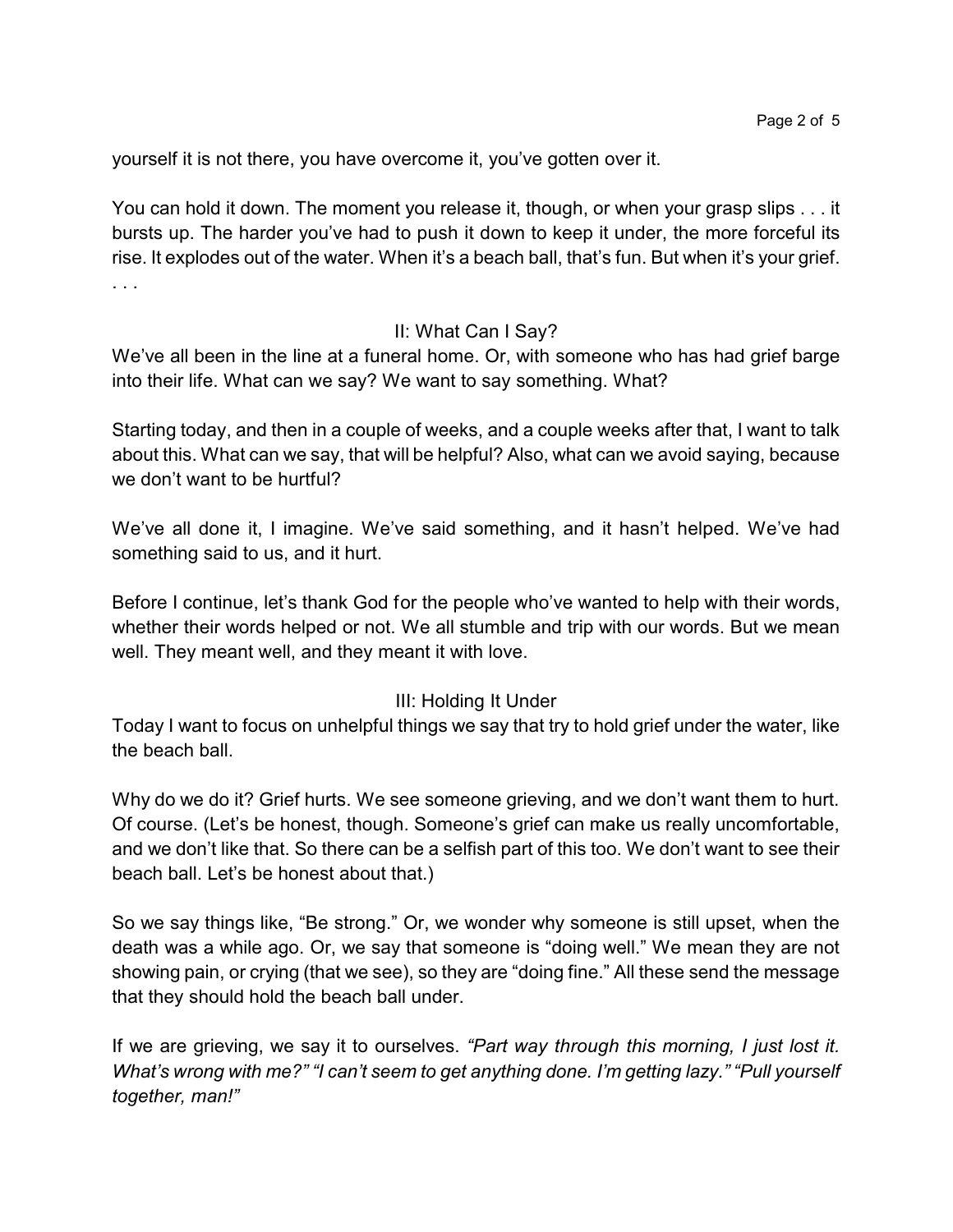How much energy do we spend, holding the ball under?

IV: The Strength of Tears

Nicholas Wolterstorff is a Christian, a world-class philosopher, and a grieving dad. Nick wrote a book called *Lament for a Son*, about his experiences of grief.

He asks this:

*And why is it so important to act strong? I have been graced with the strength to endure. But I have been assaulted* [by Eric's death] *and in the assault wounded, grievously wounded. Am I to pretend otherwise? Wounds are ugly, I know. They repel. But must they always be swathed?*

He continues:

*I shall look at the world through tears. Perhaps I shall see things that dry-eyed I could not.*<sup>2</sup>

What happens if you don't try to hold the beach ball under?

It floats. You don't know where it is going to go. An unseen current might bring it one way. A breeze might whip it around another. A floating beach ball is chaotic.

That's how I experience grief. Maybe you do too. It's chaos. You can't manage it into tidy steps. You can't put it on a timetable. You don't know what to expect today, never mind tomorrow.

Maybe tears aren't your thing. Maybe you grieve by, for example, keeping busy. Some of us need to be with people. For others, being alone helps more. There is no right way to grieve. There is your way. As long as you are not trying to hold the ball under.

## V: God Weeps

We heard the Bible reading. It's part of an episode, when Jesus' friend Lazarus has died, and Jesus is with the man's sisters, Mary and Martha.

Later in this story, we see Jesus' power. He raises Lazarus back to life.

But first in this story, we see Jesus' power. He weeps, he cries.

<sup>&</sup>lt;sup>2</sup> Nicholas Wolterstorff, Lament for a Son (Grand Rapids: Eerdmans, 1987), 26.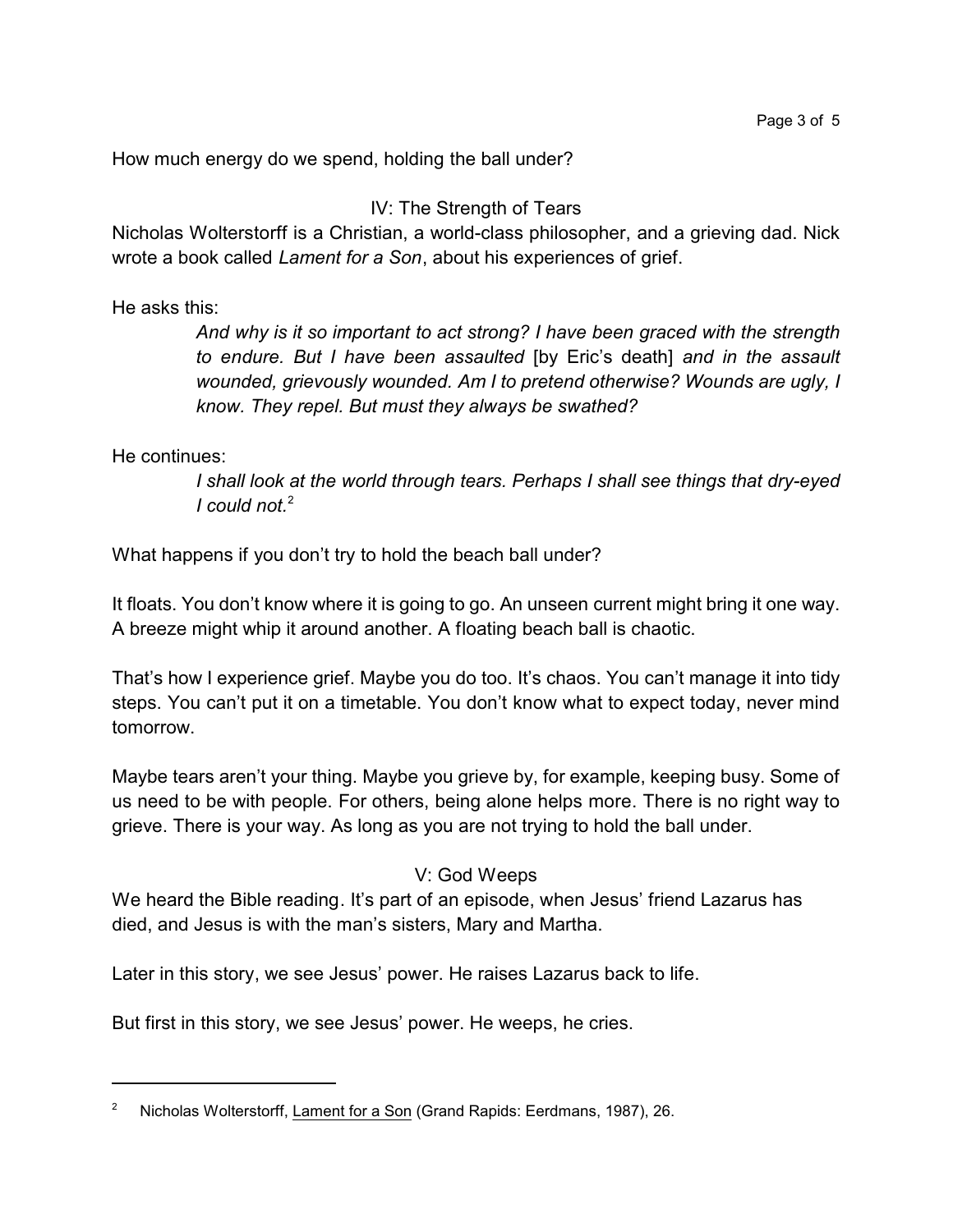In Jesus, we behold the fullness of God. God, who has tears. The Creator, All-Powerful and All-Knowing, who is healing all things, weeps.

Caleb Wilde is a young funeral director. He says that as Christians, we can talk about "orthodoxy," believing the right things. Also, "orthopraxis," which is acting like Jesus. He suggests we also need to have "orthopathos," feeling like Jesus.<sup>3</sup>

What does God feel? Look at Jesus. He weeps.

When we grieve, we are following Jesus. When we grieve, our sorrow is joined with God's sorrow.

Nicholas Wolterstorff writes this:

*"It is said of God that no one can behold his face and live. I alw ays thought this meant that no one could see his splendor and live. A friend said perhaps it m eant that no one could see his sorrow and live. Or perhaps his sorrow is his splendor.<sup>4</sup>*

VI: Okay, but Not Okay, and That's Okay.

I'm going to finish with this. It is written by Christopher, Mitchell's Dad. Mitchell died at age  $11<sup>5</sup>$ 

*Months later, my oldest son, Ethan, came into my office. [. . .] I was unprepared for the interruption and my eyes were red and filled with tears. Ethan asked, "Dad, are you okay?" I immediately tried to be superman and put on a brave face, wiping my eyes and said, "Yeah, I'm okay." [. . .] But Ethan was discerning and knew better [. . .]*

*I paused a moment then looked Ethan in the eye and said, "Actually, I'm not okay. But I'm okay. Do you know what I mean?" Relief washed over his face and I could tell he not only understood but that he was glad I was being real … as if it gave him permission to be real, too. I wanted my son to know that it is okay to hurt … that you can be "okay" but "not okay" and that's okay.*

*Ethan and I talked about Mitch for a while and he shared some of his sorrows about*

<sup>&</sup>lt;sup>3</sup> [www.calebwilde.com/2011/09/worshiping-god-through-our-sorrow/](http://www.calebwilde.com/2011/09/worshiping-god-through-our-sorrow/)

Wolterstorff, 81.

<sup>5</sup> "Mitchell's Journey" is a blog on Facebook by Christopher and Natalie Jones, Mitchell's parents. I read this particular post onCalebWilde's blog, [www.calebwilde.com/2014/07/okay-but-not-okay-and-thats-okay](http://www.calebwilde.com/2014/07/okay-but-not-okay-and-thats-okay)